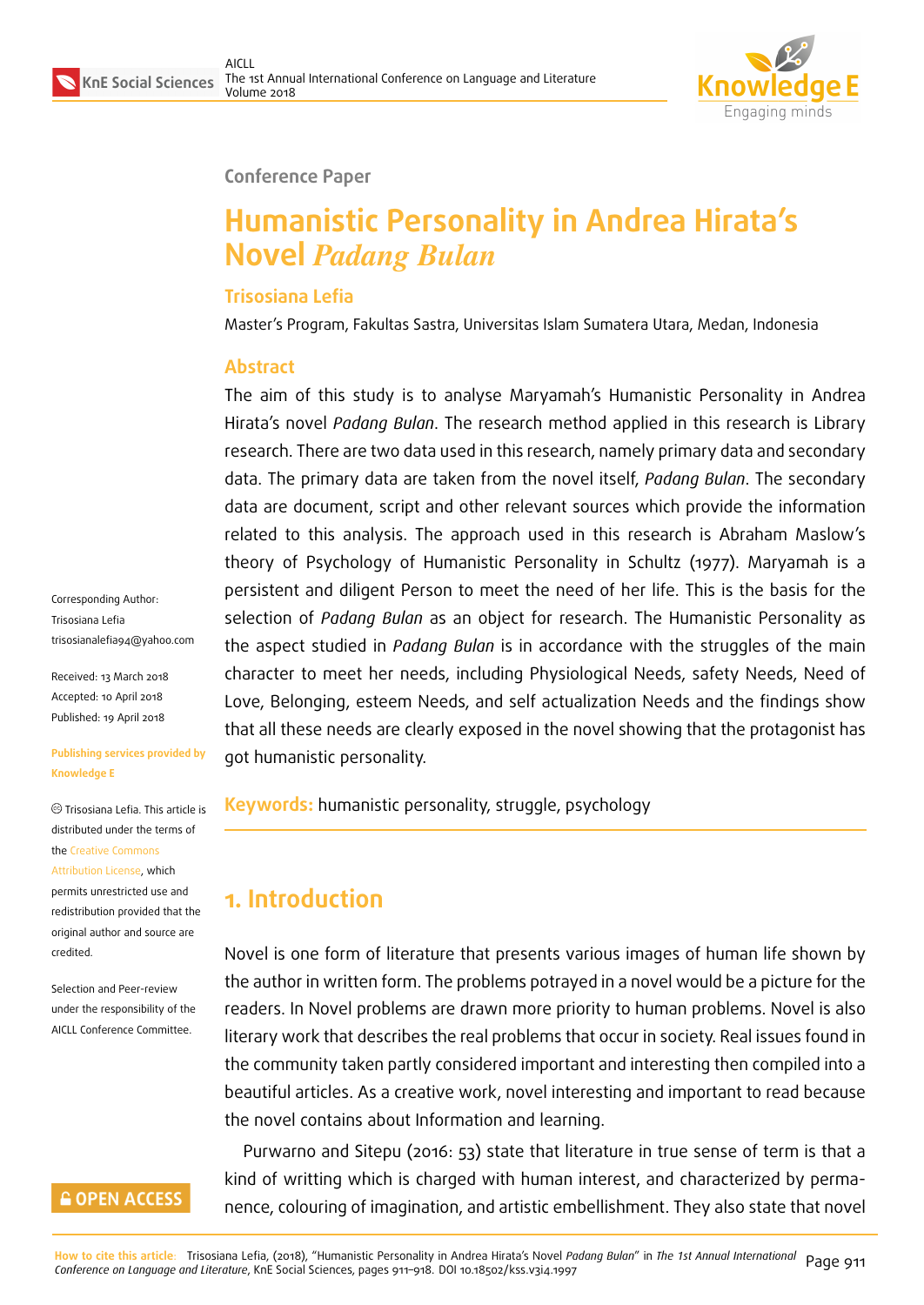may be roughly defined as a long story in prose, meant primarily for entertainment, and presenting a realistic picture of life.

Literary works associated with psychology are important to research, because according to Wellek and Warren (1993: 108), Psychology helps in collecting researchers' sensitivity to reality, sharpened ability, observation, and giving opportunities to learn patterns that have not been reached before. As a symptom of psychology, psychology in literature contains the phenomena seen through the behavior of the characters. Thus, novels can be researched using the perspective of literary psychology.

Personality is the dynamic organization within the induvidual of those psychoppysical system that determine his characteristics behavior and though (Allport, 1961: 28)

The characteristics or blend of characteristics that make a person unique (Weinberg & Gould, 1999). The main theory for this research is "Psychology of Humanistic Personality" by Abraham Maslow in Schultz (1977) supported by the ideas that Humanism is a philosophical movement emphasizing the individual's personal value and centrality human values in general [2].

Here the researcher wants to analyze one of literary works that is Novel. The novel is entitled Padang Bulan, the novel with170 pages tells about the The personality of the main character. Mary[am](#page-7-0)ah or Enong, is a young girl who struggles to sustain life and fulfill her dream to keep his family out of starvation, and stupidity.

The Novel *Dwilogi Padang Bulan* is a novel themed about The Humanistic Personality of the main character. The main character in the *Dwilogi Padang Bulan* novel is a woman named Maryamah or Enong. Narrated in the novel dwilogi padang bulan Maryamah faces deep obstacles meeting the needs of her life due to poverty and labeling imposed on her by community in her residence that women not supposed to get lead and play chess like men. Overall the story in Novel *Padang Bulan* describes about The Humanistic personality of the main character in this case maryamah as the main character who is persistent and diligent in fulfilling the needs of her life.

Andrea hirata was born in East Belitung, Bangka Belitung province on October 24, 1967. His full name is Andrea Hirata Seman said Harun. Being a famous Novelist may never have been in Andrea Hirata's mind since childhood. Struggling to achieve higher education, it was difficult at that time. However, along with his struggle and endless hard work, Andrea Hirata was able to succeed as a writer of his childhood memoirs full of pain.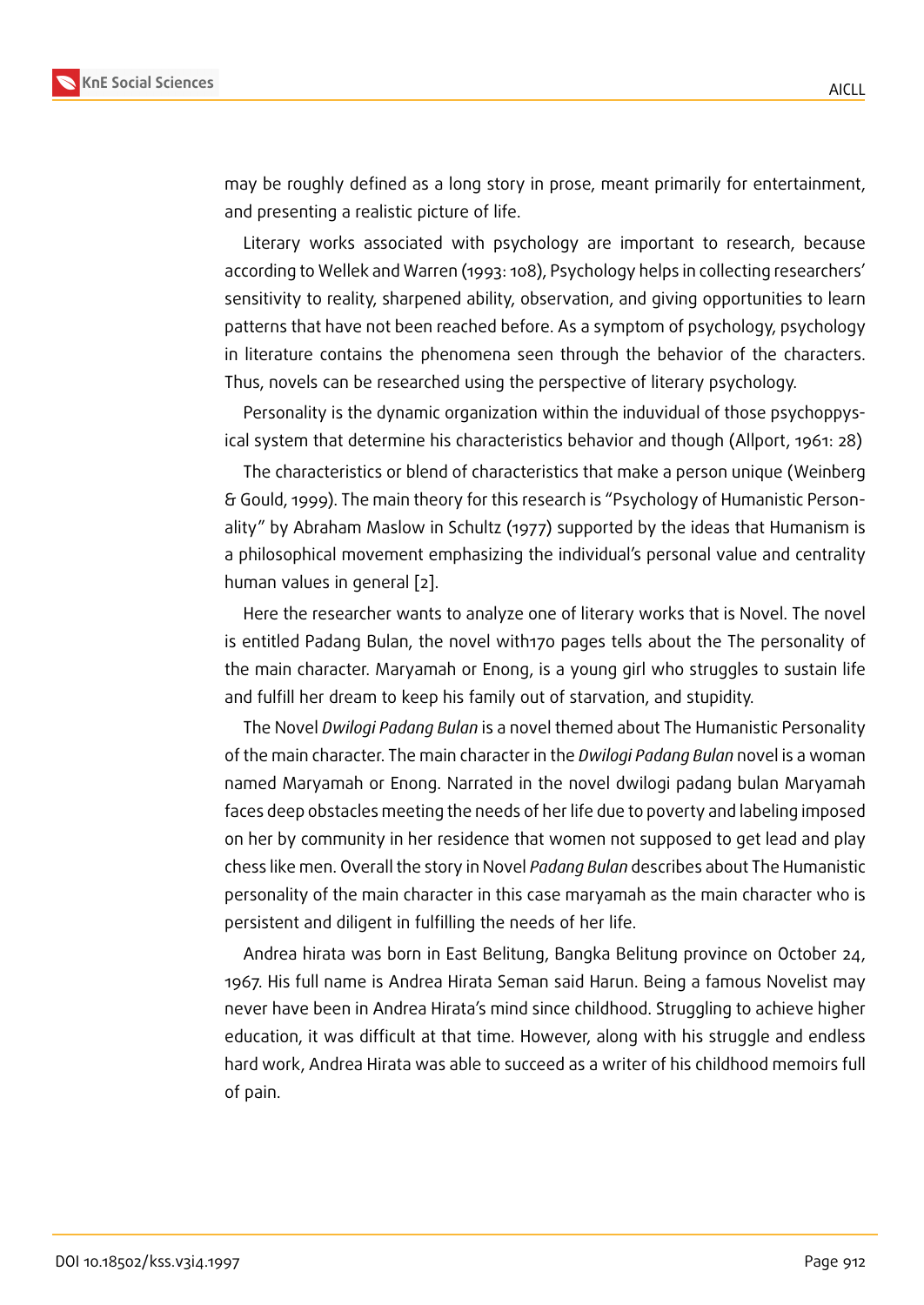

## **2. Literature Review**

The author uses Abraham maslow's "Psychology of Humanistic Personality" Theory to analyze *Padang Bulan* Novel Written by Andrea Hirata. According to Maslow as quoted in Schultz (1977,62-64), there are five basic needs. They are the physiological needs, the safety needs, the bilongingness, and love needs, the esteem needs, and self-actualization needs. The description of the needs is as follows:

1. Physiological needs

The most important of all basic needs are the needs for physical suirvival. These needs are the needs for food, liquid,shelter,sex,sleep and oxygen (qtd in Schultz1977 62). When a person extremely hungry she thinks only about food. She dreams of food,she remembers food, she thinks about food and she want only food. These needs must be fulfilled first before fulfilling the other needs.

2. Safety needs

This fits in with our general notion of human development from childhood into adulthood. It is the needs to be secured and out of danger. People always try to avoid the dangerous thing especially related tp physical violence.

3. Bilongingness and love needs

When the psyologicsl and safety needs are satisfied, the other needs such as needs for love, affection and Belongingness also emerge. According to Maslow, love in volves a healthy, loving relationship between to people which include mutual trust, everybody needs love' therefore, the lack of love can stop the individual growth and his developmental of potential (1977).

4. Self-esteem needs

According to Maslow in Schultz (1977), there are two esteem needs. They are selfesteem and self-respect from other people. Self esteem includeds desire for confidence, competence mastery,adequaci,achievement, independence and freedom. Self-respect from other includes prestige, recognition, acceptance,attention, status, reputation, and apreciation. A person who has self-esteem is more confident and capable in doing his work. Without self-esteem one will have the feeling of inferiority and helplessness which can cause discouragement and possible neurotic behavior.

5. Self-actualization needs

Maslow in Schultz (1977) states these needs as the desire to become more what one is, to become everything that one is capable of becoming. " What a man can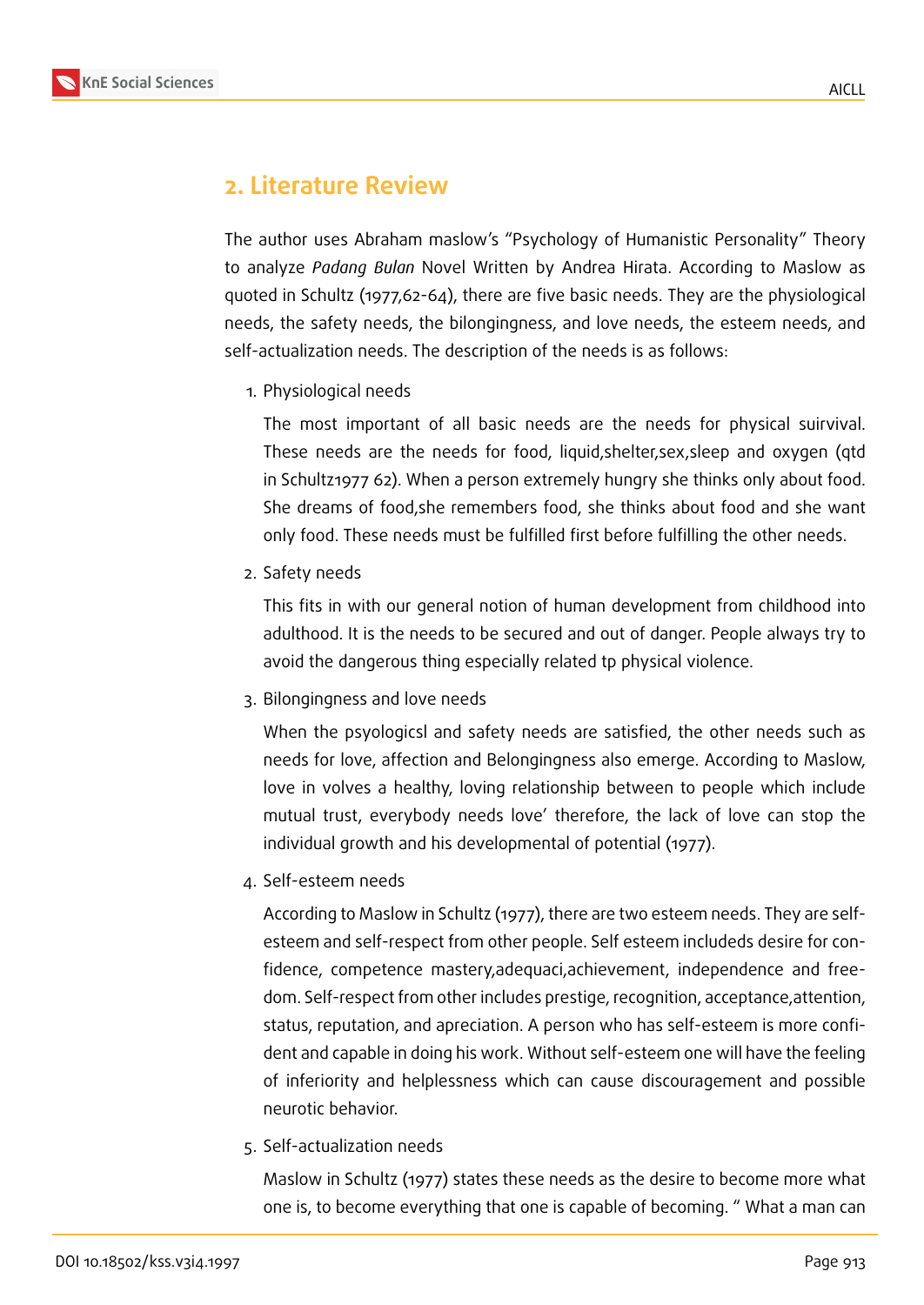

be, he must be". In short, it deals with with the identification of the psychological need for growt,development and utilization of potensial. This needs emerge after satisfaction of the love and esteem needs.

# **3. Research Method**

This research is library research that uses descriptive qualitative research as design of the research. Jeane states "the aim of descriptive qualitative research is to clarify the nature of a phenomenon in a specified, static context while viewed from a specific,fixed perspective" ( Jeane, 1999: 153)

The source of the data in this research consist of two types. There are primary data and secondary data. Khotari states "The *primary data* are those which collected a fresh and for the first time, and thus happen to be original in character, The *secondary data,* on the other hand, are those which have already been collected by someone else and which have already been passed through the statistical process" (Khotari, 1990: 95). In this research, the primary data is the Novel Padang Bulan written by Andrea Hirata. The secondary data is documents, script and other relevant sources that are related to the topic.

The data collection procedures divide into some steps. The first step is the author observes the novel. Then the author reads the novel. next, the author is searching information that is related to the novel and the topic of this study also. After that the author underlines the Topic of the problem which are available in the novel. Next, the author clasifiece the topic of the problem.

After collecting the data,the author begins to analyze the topic. At the first time, the author analyzes Andrea Hirata's description of Maryamah' Humanistic Personality. Then the author searched for the power of attraction in this novel that made it so interesting. Finally, the author could discover Maryamah's Humanistic Personality and find out what Andrea Hirata wanted to say to the readers through his work.

To analyze the Personality of Humanistic of the first character, the author use content analysis as technique of analyzing the data. Khatori states "content- analysis consist of analysing the contents of all other verbal materials which can be either spoken or printed" (Khatori, 1990: 110).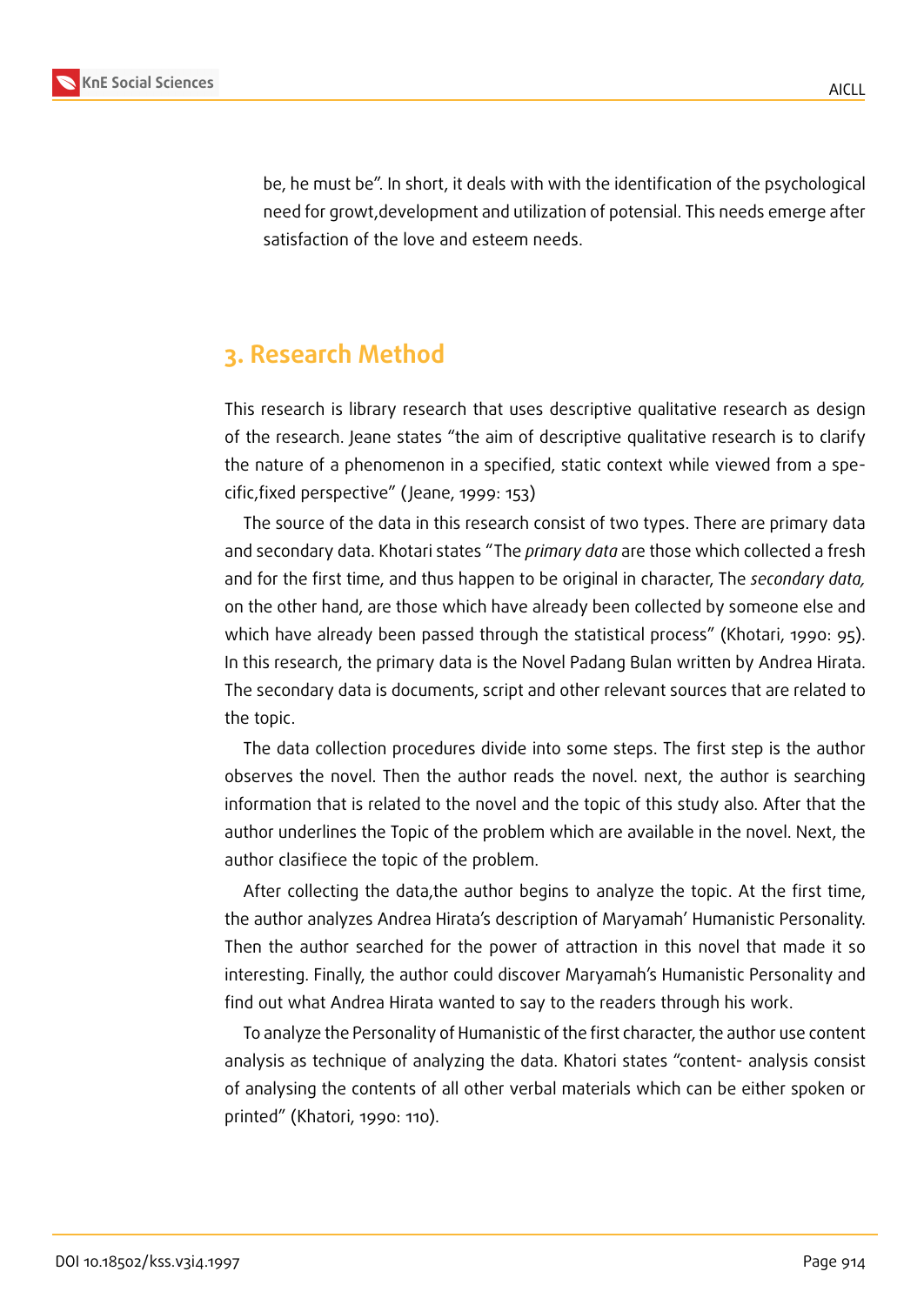

### **4. Discussion**

The first character in Novel *Padang Bulan* is Maryamah or Enong. Maryamah was chosen because its there figures who are most involved with conflict, most associated with other characters and the most many need time of telling.

Shalimah prepares things for the departure of Enong to Belitung. To see the bag of her daughter, her tears are adorned. The only one she can do its just heartening and thats imposible for her to do if she herself seems to lose with the situation which pinched them. (Hirata, 2011: 31)

The Data above shows that the problems are experienced by Enong with her family, especially her mother. Both figures are facing a problem when it must give up with enong's education stalled to work to support the family. The theme in this study is divided into two: minor theme and major theme. A minor theme in novel *Padang Bulan* is the persistence of the first character to meet the needs of her life.

Enong becomes the center of talk of the people around her but she never stops or feels affected by all the gossips given to her personally or to her family. She does not care as the most point for her is to help her family survive. (Hirata, 2011: 59)

Based on above it can be seen that Enong gets into trouble as long as she works as a tin miner. In addition to the work that she did not get immediately, she also became the talk of people in her village. These obstacles do not make enong obstinence to give up. Enong persistenly astrieves to meet the needs of her family.

Based on the data obove, it can be seen that Enong will leave for Tanjong Pandan to work. Here is another data explaining Enong's departure to city of Tanjong Pandan. The Psychological Humanistic Personalities found in the first character of the novel entitled *Padang Bulan* among others are: *Psychological needs*, *Safety needs, The need for love, The need for self-esteem, and The need self-actualization.*

Basic of psychological needs are characterized by needs related to physical needs. For example eat, drink, and rest. Here are the data which indicate the basic psychological needs:

#### **4.1. Psychological needs**

"The following days Enong began to limp, but she obstained from begging. She ate by scavenging leftovers food in the market" (Hirata, 2011: 36)

The needs sense of *security* contained in this novel is the need to protect self from outside attacks.Here's the data that supports it: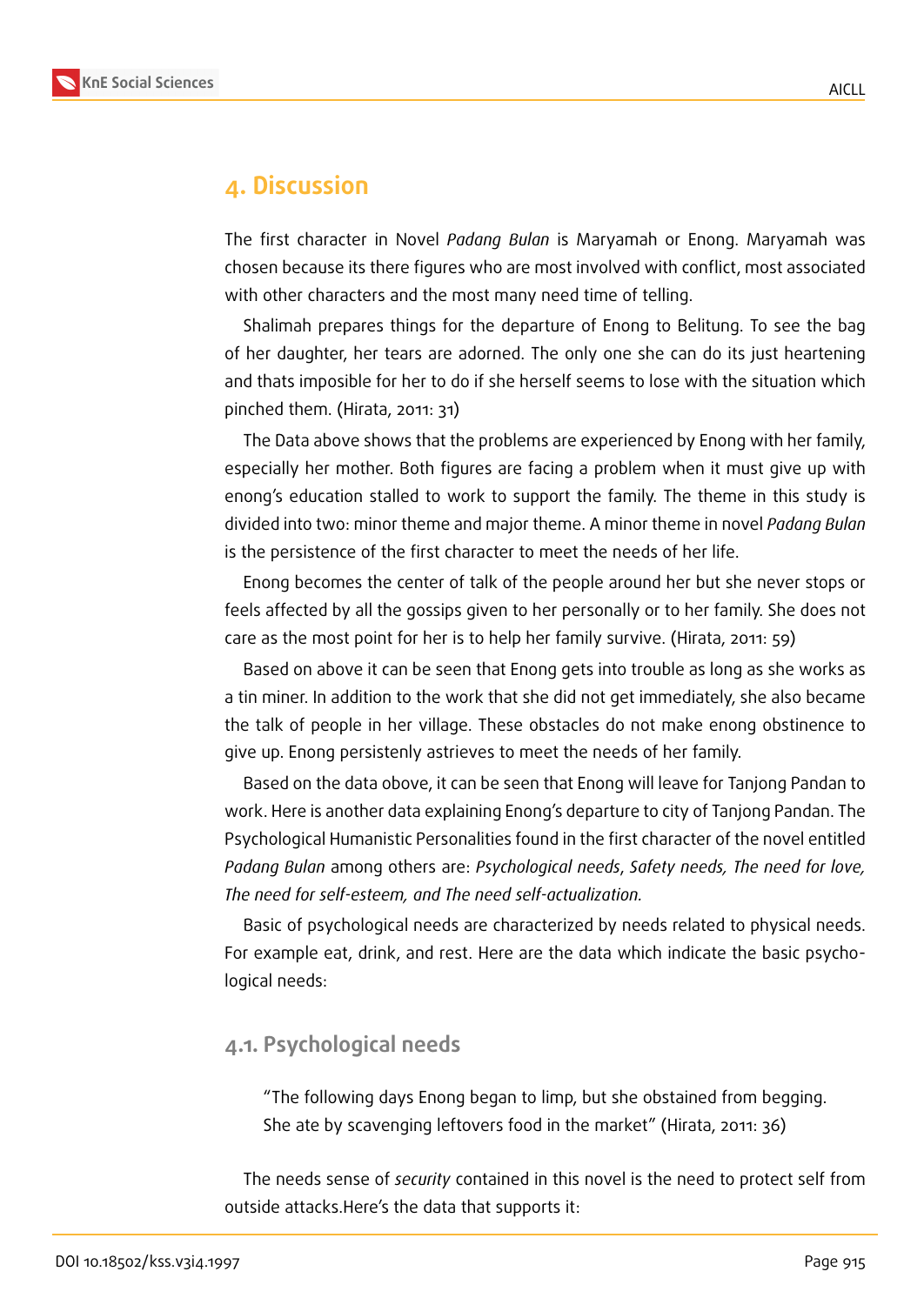

#### **4.2. Safety needs**

"The dogs barking. Enong hunted like a mixer. She run with all her might for fear of being raped and killed. She is not cares about her bare feet bleeding from thorns and staple wood sharp. Unfortunately, she can not run more far away because in front of her cliffs which is steep. Under the river it flows river rafting. Enong turned to the back. The dogs hunter already close. She run to the cliff and without doubt she jumped. Her little body hovered, then booming on the surface of the river. She sinking like a stone, and no longer appearing" (Hirata, 2011: 72).

Based on the above we can know that Maryamah or Enong sought to *save* hersef from the threat of those who are hunting her. Enong feels safer when jumping into the river rather than being caught by the hunter.

The needs a sense of love that *belongs* to maryamah characterized by the love given by her parents. The following data to support it:

#### **4.3. The need for love**

"Zamzani is very proud of Enong's ambitions. He want enong to get a chance the highest education. Enong's school is number one for him. What kind of work?. He was never late to pick up enong". (Hirata, 2011: 10)

Based on the above it can be seen that Enong or Maryamah gets the *love* and attention great from her father. Her father who is only a Tin miner tries to meet the needs of his family to get a high education opportunity.

The needs of *Self-esteem* found in the first character of the novel is characterized by working as its responsibility.

Maryamah as the eldest child feels having Self-esteem if she is able to meet the needs of her family by working diligently.

#### **4.4. The need for self-esteem**

*"*After Morning prayer, she wrapped her veil strongly, strong to packing hoes, and bike, kissing her mother's hand, holding her sibling for a while, then sliding with joy while whistling songs nationality to the banks of the lake.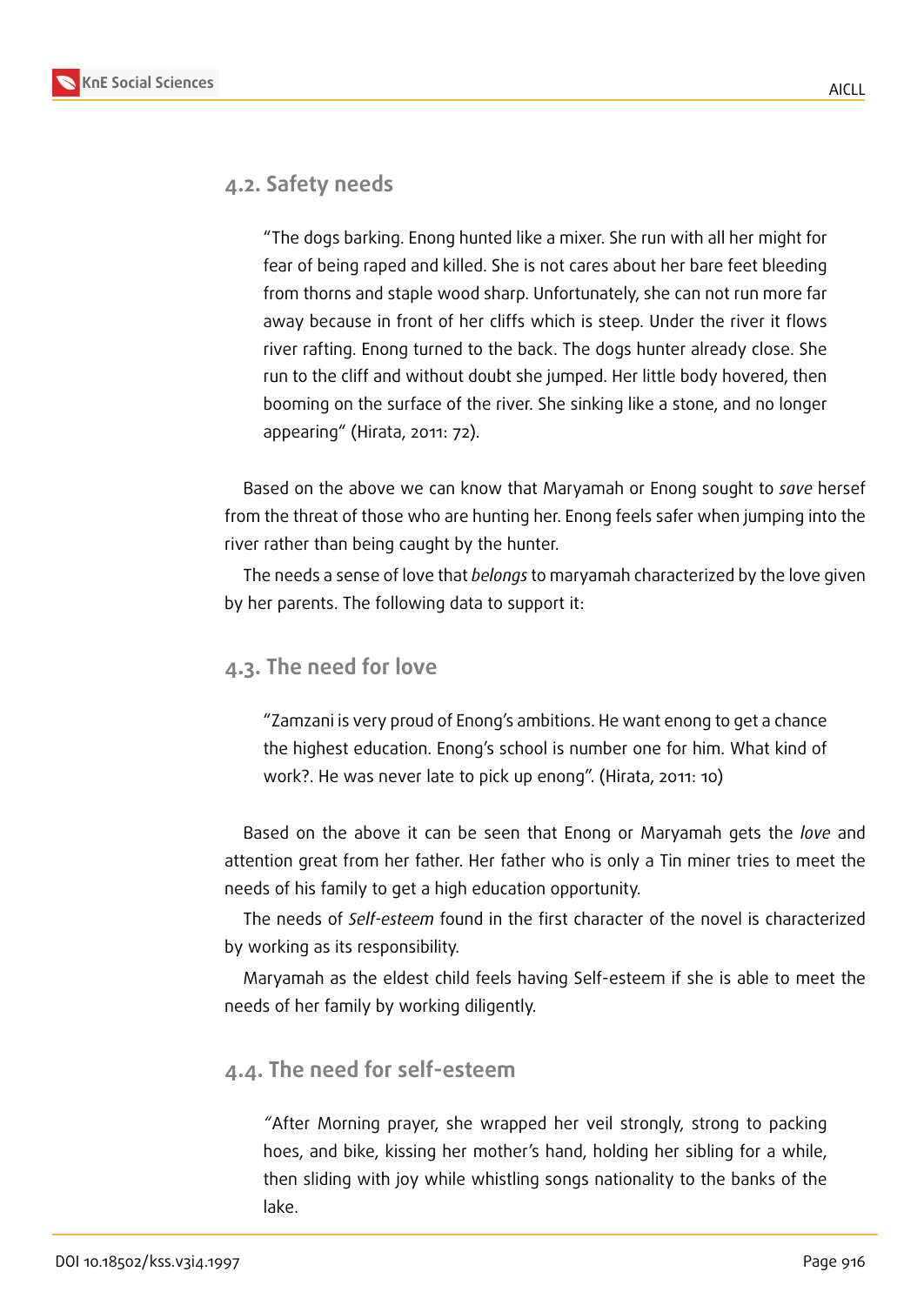

Sometimes she whistled children's songs in English taught by Miss Nizam to her. She is the first female in the history as a Tin miner who knows English. Her age is not more than 14 years". (Hirata, 2011: 50)

Based on the above data it can be seen that Maryamah was pleased with her new job as Tin miner. This is due to the work of Tin miner to make money. The money she gets will be used to meet the needs of her family so she feels useful to her family, and gets the attention, and appreciation from family and also from her neighborhood. Feeling useful for others, get the attention, and appreciation are *Self-esteem.* Working and getting the money makes Maryamah confident and get recognition from others.

*Actualization* needs are characterized Maryamah's efforts in realizing the ideals of being able to play chess and win the the game.

#### **4.5. The need-actualization**

"Through grand master's guidance Ninochka stronovsky, Maryamah increasingly masters the defense techniques of this castle in the style of grand master Anatoly carpov.

The next year Maryamah collided again againts Matarom in the final. Matarom lost again. Maryamah is the first chess player who managed to become the 3-years champion consecutive. She grabbed the eternal cup and after that never again compete. She famous with called Maryamah". (Hirata, 2011: 262).

Based on the data above it is known that Maryamah becomes a winner in a chess match against men. Winning a chess match is a considerable achievement for her. It is one form of *Self-actualization* in Maryamah.

## **5. Conclusion**

The first character named Maryamah or Enong can be described through the Psychological approach of "Psychology of humanistic Personality" of Abraham Maslow. Maryamah has a number of stages of fulfillment needs ranging from psychological, Sense of security, love having and owned, self-esteem, and self-actualization. Fulfillment psychological needs indicated by eating, drinking, and rest. Fulfillment of the security needs it shows through trying to protect themselves from threats danger. Fulfillment of love has shown through loving friends as a child, and gets the effection from both parents. The need for Self-esteem is demonstrated by working hard with